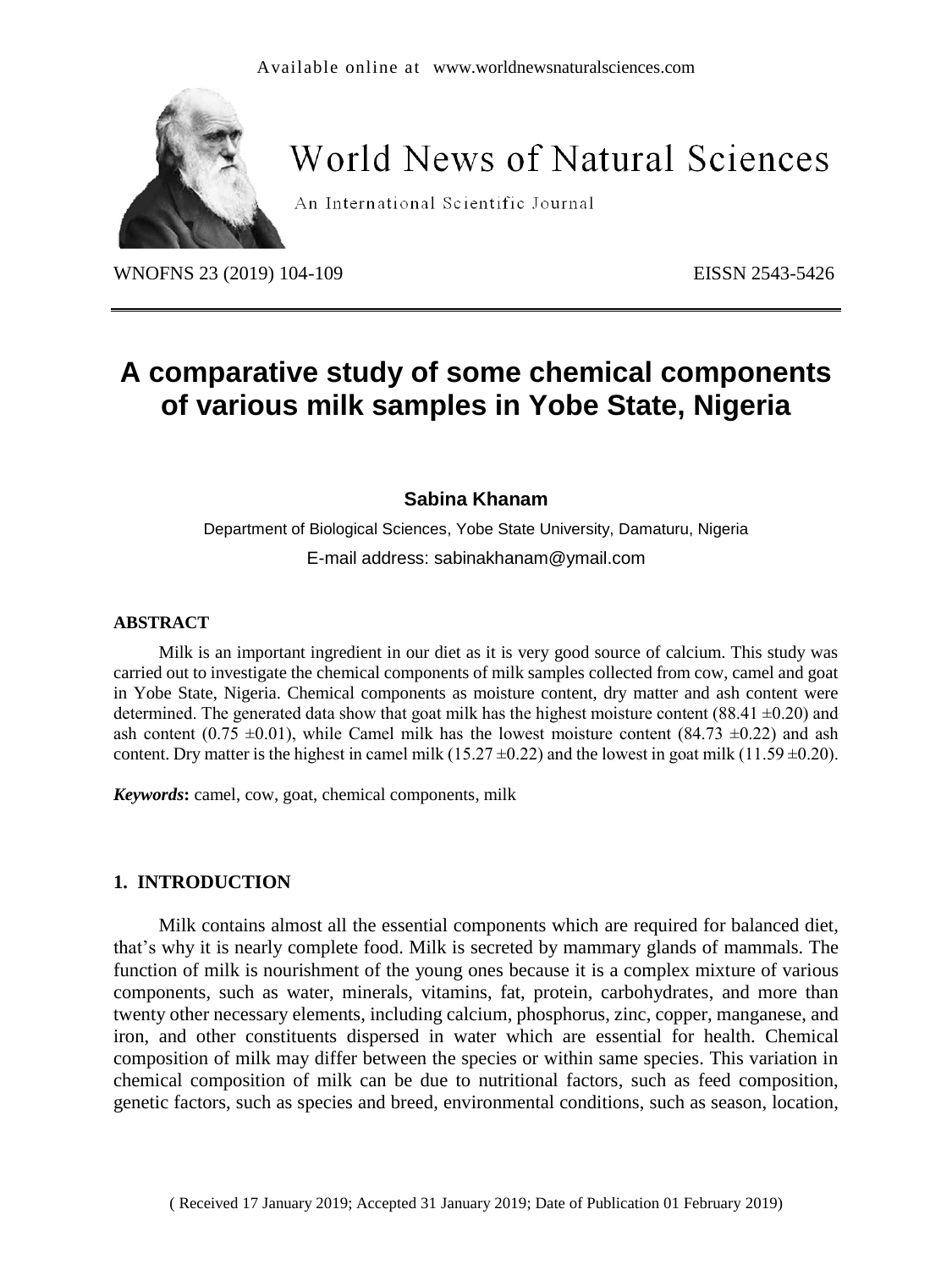and physiological factors, such as lactation stage, milking methods (Claeys *et al.,* 2014; Ahmad *et al*., 2008; Kittivachra *et al.*, 2007).

These elements play very important role in various physiological functions as co-factors in many enzymes in both, animals and humans. Milk constitutes the important source of bioavailable calcium in our diet. Deficiency of these essential elements results in various physiological and pathological disturbances in the body. Mammals, such as cows, camels, sheep, buffaloes, and goats, are used in various parts of the world for the production of milk (Eddleman, 1999; Roadhouse and Henderson, 1950; Imran *et al.*, 2008; Schumacher *et al*., 1991; ICAR, 1981). Composition of milk is different in every species of cow, goat, buffalo, camel, and sheep. Species that produce milk with a high fat content produce less milk than those with a low fat content in milk (Caboni *et al.,* 2017).

Cow's milk is considered to be more nutritious and it is consumed by millions of people everyday. Camel milk is also nutritious and consumed by various people in the world because it contains important chemical components, such as protein, potassium, iron, copper, manganese, magnesium, and sodium, but it contains a lower amount of lactose than cow's milk. Some rural and landless poor peoples consume goat milk, that's why goat is called "poor man's cow". Alkalinity, buffering capacity, and digestibility of goat milk is better than both, cow and camel milk. Camels milk is also used in some medical problems because it has anti-diabetic, anti-cancer, and hypoallergic properties (Agrawal *et al*., 2003; Shabo *et al.,* 2005; Magjeed, 2005; Heeschan, 1994, Gorban and Izzeldin, 1997; Hashim, 2002).

The present study was planned to study the chemical composition, such as moisture content, ash content, and dry matter of camel, goat, and cow milk in Yobe State, Nigeria.

# **2. MATERIAL METHOD**

#### **2. 1. Study Area**

The study was carried out in Geidam local government area, in Yobe State, Nigeria. This state covers estimated area of about 47,153 Square Kilometres. The maximum and minimum temperature ranges from 40 °C and 20 °C. The average annual rainfall ranges from 223 mm to 649 mm.

#### **2. 2. Sample Collection**

Milk samples of camel, cow, and goat were collected from Geidam local government area in Yobe State. All the samples were collected in sterile sampling bottles in ice-box and transported to the laboratory, where samples were stored at 6 °C.

#### **2. 3. Analysis of Chemical Components**

The dry matter and moisture content of milk samples of goat, cow, and camel were analysed in fresh milk samples, and ash contents were analysed in dried samples.

The milk samples were dried at 105  $\degree$ C and the loss in weight, reported as a moisture content, was calculated in percentage (Reaffirmed, 1997).

The dried milk samples were weighted in a crucible and heated in a muffle furnace at 550 ±20 ºC till a grey ash was obtained. Milk samples were frozen and then dried for 24 hours under a vacuum at a room temperature for gravimetric determination of dry matter.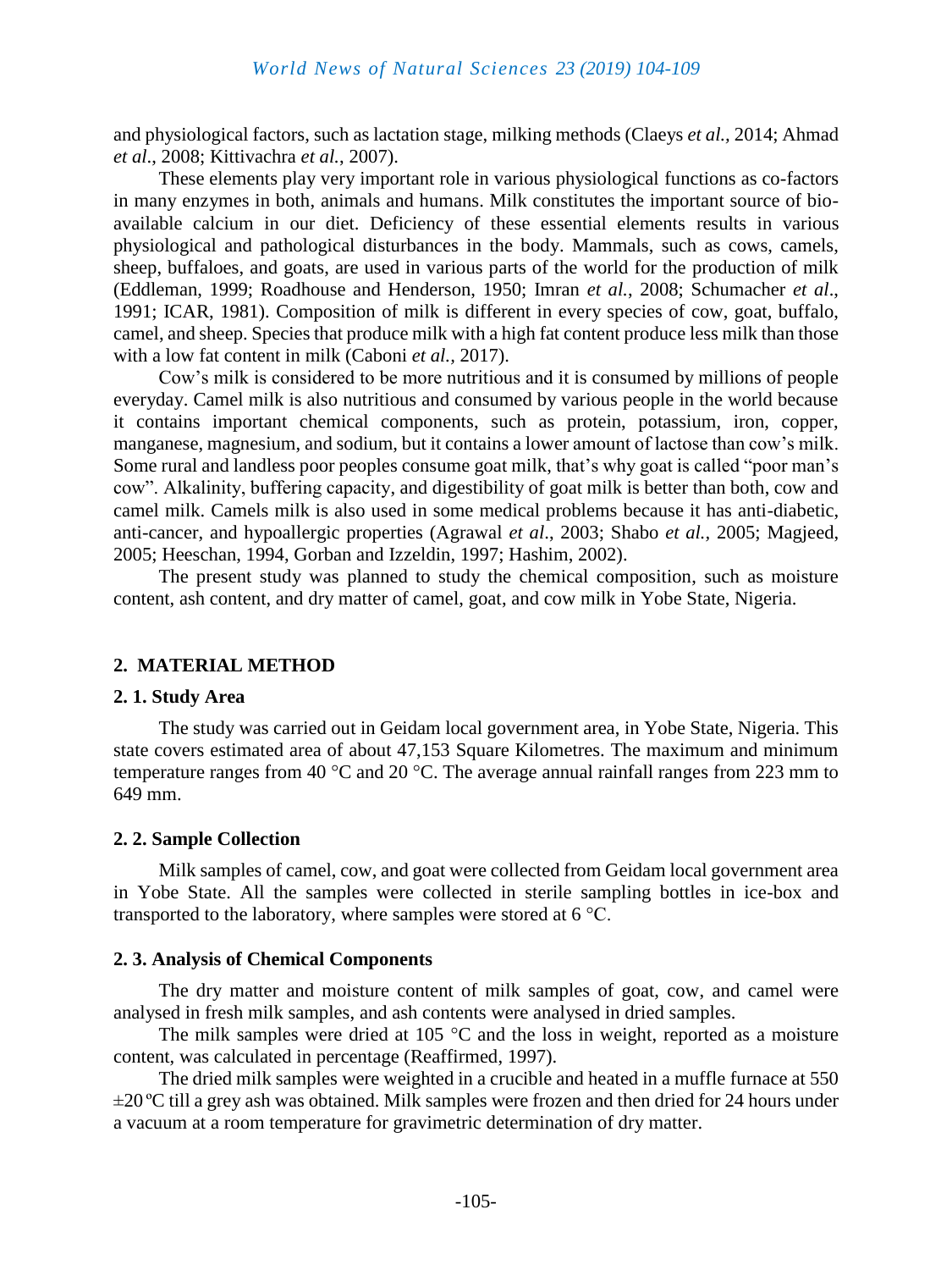#### **2. 4. Statistical Analysis**

The data were analyzed by using SPSS (Statistical Package for Social Sciences). Statistical significant differences between means were calculated by one-way ANOVA (Analysis of Variance) test at  $p<0.05$ .

#### **3. RESULTS AND DISCUSSION**

Cows and goats are mostly affected by heat and lack of water, feed in arid and semi-arid areas. In these areas camel's play very important role in supplying milk to the people. **Tables 1**, **2**, **3** show the chemical composition of cow, goat and camel's milk, and **Table 4** show the significant differences between them. Tables 1 and 4 show the moisture content of cow (87.30  $\pm 0.40$ ), goat (88.41  $\pm 0.20$ ), and camel (84.73  $\pm 0.22$ ), in which the moisture content is significant, the highest in goat milk, and the lowest in camel milk.

|           | Cow              | Goat             | Camel            |
|-----------|------------------|------------------|------------------|
| (g/100 g) | 87.00            | 88.10            | 84.90            |
| (g/100 g) | 86.80            | 88.80            | 85.00            |
| (g/100 g) | 88.10            | 88.34            | 84.28            |
| Mean±SEM  | $87.30 \pm 0.40$ | $88.41 \pm 0.20$ | $84.73 \pm 0.22$ |

#### **Table 1.** Moisture Content

**Table 2.** Dry Matter

|                | Cow              | Goat             | Camel            |
|----------------|------------------|------------------|------------------|
| (g/100 g)      | 13.00            | 11.90            | 15.10            |
| (g/100 g)      | 13.20            | 11.20            | 15.00            |
| (g/100 g)      | 11.90            | 11.66            | 15.72            |
| $Mean \pm SEM$ | $12.70 \pm 0.40$ | $11.59 \pm 0.20$ | $15.27 \pm 0.22$ |

Tables 2 and 4 show the dry matter in cow (12.70  $\pm$ 0.40), goat (11.59  $\pm$ 0.20) and camel  $(15.27 \pm 0.22)$  milk. Dry matter is significant the highest in camel milk and the lowest in goat milk. In contrast, Mestawet *et al.,* 2012, reported that the dry matter in goat milk is significantly higher during lactation. Tables 3 and 4 show the ash content in which it is non significant, the highest in goat (0.75  $\pm$ 0.01) and the lowest in camel (0.64  $\pm$ 0.02) milk. 0.35 to 0.95% ash, found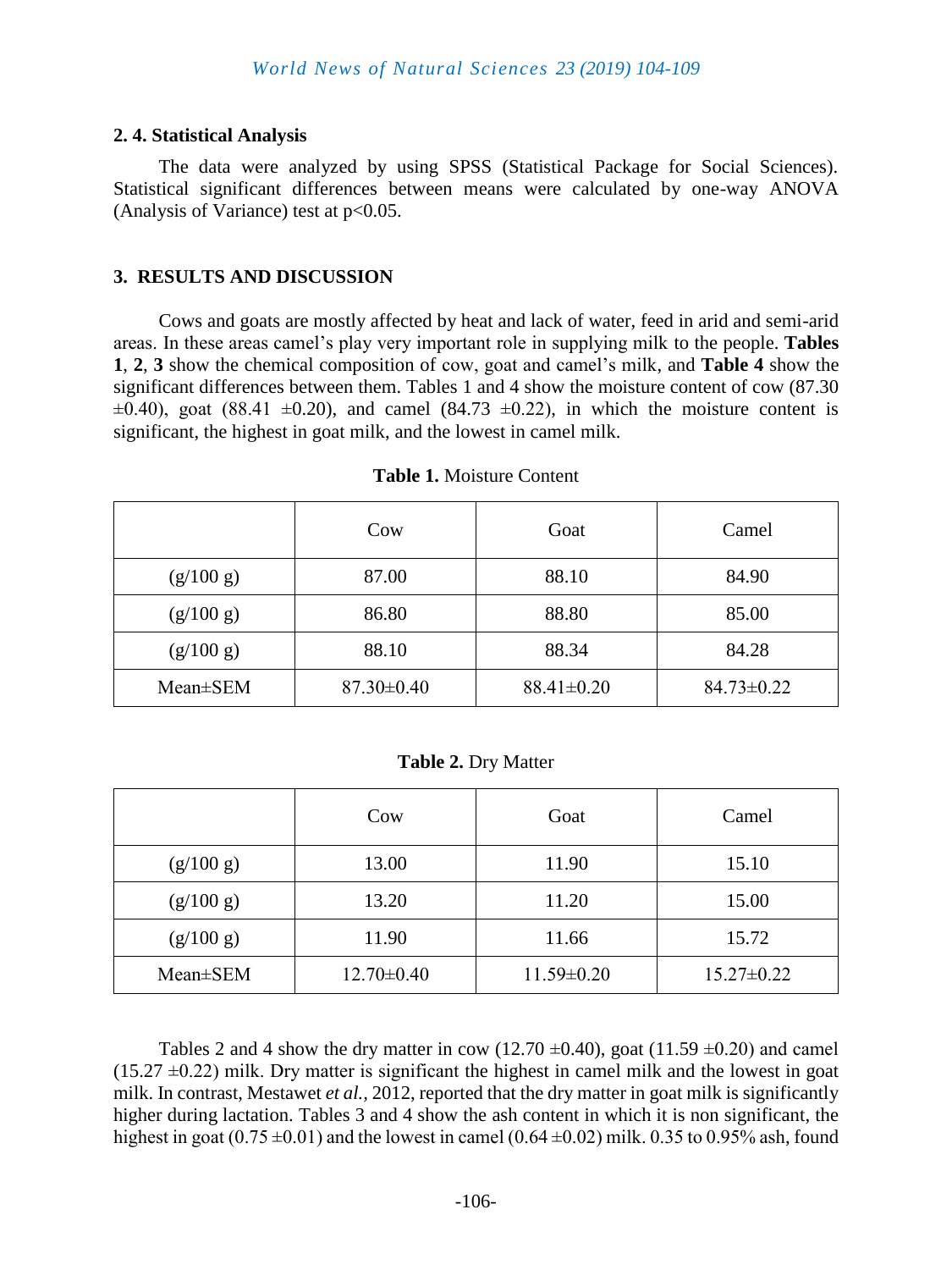# *World News of Natural Sciences 23 (2019) 104-109*

in Indian camel milk, was studied by Khanna and Rai (1993) and Sankhla *et al*. (2000). Sela *et al*. (2003) and Kouniba *et al*. (2005) observed 0.78% and 0.83% of ash content in Israeal and Morocco camel milk, respectively. Several investigators also reported ash content of camel milk which ranged from 0.6 to 0.95% (Knoess, 1977; Elamin, 1992; Yagil and Etzoin, 1980).

|           | Cow              | Goat            | Camel           |
|-----------|------------------|-----------------|-----------------|
| (g/100 g) | 0.69             | 0.77            | 0.68            |
| (g/100 g) | 0.71             | 0.72            | 0.61            |
| (g/100 g) | 0.71             | 0.75            | 0.63            |
| Mean±SEM  | $0.70 \pm 0.005$ | $0.75 \pm 0.01$ | $0.64 \pm 0.02$ |

**Table 3.** Ash Content

**Table 4.** Significant differences of chemical components between the species

|               | <b>Moisture Content</b> | Dry Matter  | Ash Content |
|---------------|-------------------------|-------------|-------------|
| Camel Vs Cow  | 0.005                   | 0.005       | 0.04        |
| Camel Vs Goat | 0.0002                  | 0.0002      | 0.01        |
| Cow Vs Goat   | $0.07$ (NS)             | $0.07$ (NS) | $0.05$ (NS) |

# **4. CONCLUSION**

The milk of different species varies in chemical composition. For humans, goat milk is more nutritious than other of species, such as cow and camel, because in goat milk there is more moisture content, and dry matter is less, and it is easier to digest.

# **References**

- [1] Agrawal P.P., Swami S.C., Beniwal R., Kochar D.K., Sahani *et al*. (2003). Effect of camel milk on glycemic control, risk factors and diabetes quality of life in type-1 diabetes: a randomized prospective controlled study. *J Camel Practice & Res* 10: 45-50
- [2] Ahmad S., I. Gaucher, F. Rousseau, E. Beaucher, M. Piot, F. Grongnet, and F. Gaucheron. (2008). Effects of acidification on physicochemical characteristics of buffalo milk: A comparison with cows milk. *Food Chem.* 106: 11-17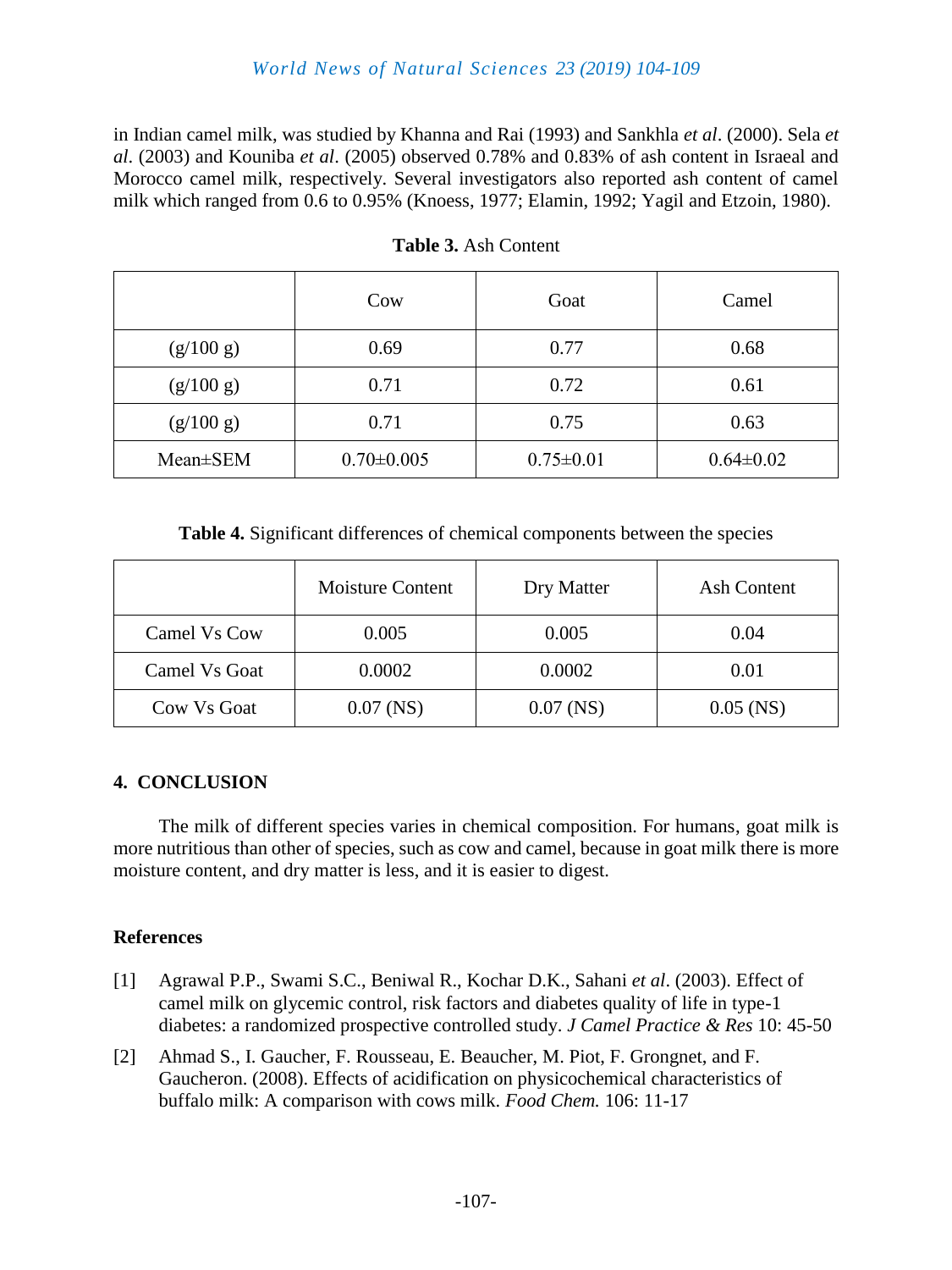- [3] Pierluigi Caboni, Cristina Manis, Ignazio Ibba, Marino Contu, Valentina Coroneo, and Paola Scano. Compositional profile of ovine milk with a high somatic cell count: A metabolomics approach. *[International Dairy Journal](https://www.sciencedirect.com/science/journal/09586946)* [Volume 69,](https://www.sciencedirect.com/science/journal/09586946/69/supp/C) June 2017, Pages 33-39
- [4] Claeys W.L., C. Verraes, S. Cardoen, J.B. De Block, A. Huyghebaert, K. Raes *et al*., (2014). Consumption of raw or heated milk from different species: An evaluation of the nutritional and potential health benefits, *Food Control,* Vol. 42, 188-201
- [5] Eddleman H., (1999). Study of the lactoperoxidase system and its functions. President, Indiana Biolab, 14045 Huff St., Palmyra, pp: 112-115.
- [6] Elamin F.M. and Wilcox C.J. (1992). Milk composition of Majaheim Camels. *Journal of Dairy Science* Vol. 75, No. 11, 3155-3157
- [7] Gorban A.M.S. and Izzeldin O.M. (1997). Mineral content of camel milk and colostrum. *J Dairy Res* 64: 471-474
- [8] Hashim I.B. (2002). Acceptance of camel milk among elementary school students in Al Ain city, United Arab Emirates. *Emir. J Agric Sci* 14: 54-59
- [9] Heeschen W.H. (1994). Introduction. In: Monograph on the significance of pathogenic microorganisms in raw milk. International Dairy Federation, Brussels pp. 8-11.
- [10] ICAR, Indian Council for Agricultural Research (1981). A Handbook of Animal Husbandry. Edited by SHRI. P.J. Joseph for the Indian Council for Agricultural Research, New Delhi. Pg. 99.
- [11] Imran M., Khan H., Hassan S.S., and Khan R. (2008). Physicochemical characteristics of various milk samples available in Pakistan. *J Zhejiang Univ Sci B* 9: 546-551
- [12] Khanna N.D. and Rai A.K. (1993). Milk production potential of Indian Camel. *Asian Livestock* 18: 19-21
- [13] Kittivachra, R.R., R. Sanguandeekul, R. Sakulbumrungsil, and P. Phongphanphanee, (2007). Factors affecting lactose quantity in raw milk. *Songklanakarin J. Sci. Technol.* 29: 937-943
- [14] Knoess K.H. (1977). The camel as a meat and milk animal. *World Anim. Rev.* 22: 3-8
- [15] Kouniba A., Berrada M., Zahar M., and Bengoumi M. (2005). Composition and heat stability of Moroccon camel milk. *Journal of Camel Practice and Research* 12: 105-110
- [16] Magjeed N.A. (2005). Corrective effect of milk camel on some cancer biomarkers in blood of rats intoxicated with aflatoxin B1. *J Saudi Chem Society* 9: 253-263
- [17] Mestawet TA, Girma A, Ldnry T, Devold TG, Narvhus JA, Vegarud GE (2012). Milk production, composition and variation at different lactation stages of four goat breeds in Ethiopia. *Small Ruminant Res.* 105: 176-181
- [18] Roadhouse, C.L. and J.L. Henderson (1950). The Market Milk Industry. 2nd Edn. Magraw Hill Brok Company, pp: 41-42.